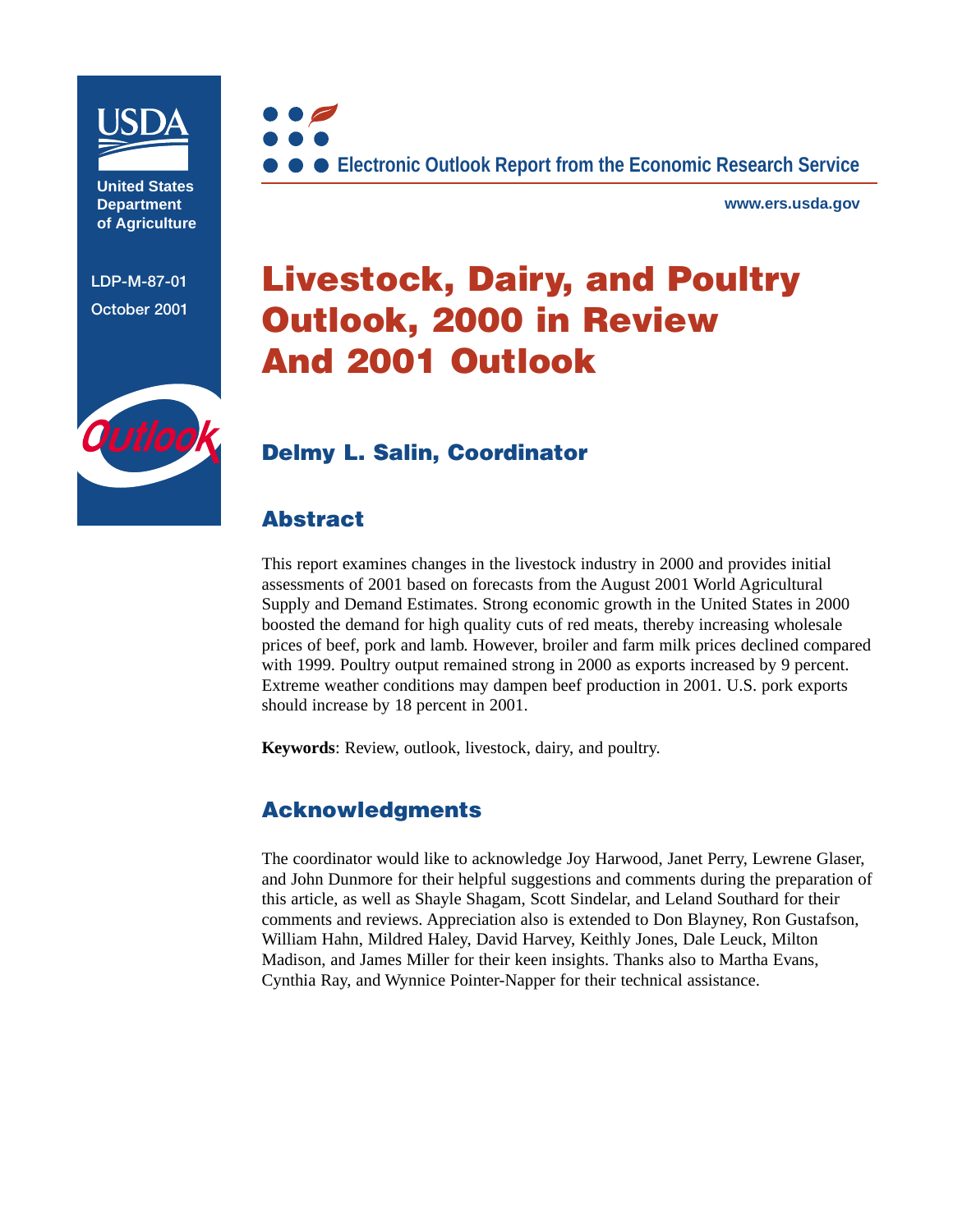# **Higher Income Boosts Demand for Higher Priced Meat Cuts**

*This review provides an analysis of the year 2000 for U.S. livestock, dairy, and poultry. It also looks at the early developments of 2001 and presents forecasts from the August 2001 World Agricultural Supply and Demand Estimates.*

Strong economic growth in the United States in 2000 produced an increase in personal disposal income that boosted food expenditures. Although overall per capita consumption of red meat and poultry stayed about the same as in 1999, about 220 pounds, higher incomes increased the demand for commercially prepared food and more expensive cuts of beef and pork. Exports in 2000 accounted for about 12 percent of total U.S. red meat and poultry production. In 2001, exports are expected to climb by 5 percent due to higher shipments of pork, broilers, and turkeys.

U.S. beef production reached a record level during 2000. Increasing demand for higher quality beef resulted in the highest retail prices for Choice beef since 1993. Commercial cow slaughter was not sufficient to meet domestic demand for processed beef (largely for hamburgers), thereby causing increased imports, mostly from Australia and New Zealand. Despite a slowdown in the U.S. economy in 2001, the upward trend in cattle prices is expected to continue due to the sustained demand for high quality beef. However, beef exports in 2001 are expected to decline by 6 percent due to lower supplies during the first half of the year, record U.S. prices, a slowdown in the world economy, and the continued strength of the U.S. dollar.

Declining 2000 commercial pork production, coupled with the strong demand for pork products, especially bacon and loins, raised wholesale and retail prices. Higher hog and pork prices, along with relatively low feed costs, dramatically improved producers' returns, which were above break-even in early 2000 for the first time since 1997. Despite those higher prices, commercial pork production in 2001 is expected to increase by only 1 percent due to producers' caution in expanding their breeding herds.

Total poultry output increased in 2000 by 2.4 percent compared with 1999, in part due to relatively low feed costs. Domestic consumption rose by only 1 percent, while a 9-percent increase in exports (mostly dark meat parts) absorbed the increase in production. Wholesale broiler prices declined, while turkey prices increased. Poultry production in 2001 is expected to increase by 1 percent. Slower growth in broiler production and rising exports will help to support prices, while turkey prices are expected to decline because of a third year of expanding production.

Consumption of eggs in 2000 increased by about three eggs per capita due to the rise in demand in the breaking egg market for commercial baking, confections, and the fast food industry. The strong demand for eggs more than offset the increase in production, resulting in higher wholesale prices.

The rapid increase in milk production in 2000 outpaced demand, resulting in lower farm milk prices. Farm milk prices were the lowest since 1991. On the other hand, retail prices rose slightly, resulting in an increase in the farm-to-retail price spread. Expansion in world demand for nonfat dry milk caused a greater than 40-percent increase in international prices. Even though international butter prices declined, the impact in the U.S. market was negligible due to the tight domestic milkfat market. Average 2001 milk prices are expected to return to the levels of the late 1990s. The substantial recovery in 2001 farm milk prices will likely be a result of the strong demand for cheese and butter and the slight decrease in milk production.

In 2000, the U.S. sheep industry continued its downward trend, which is expected to persist in 2001. However, the rate of inventory decline will likely be slower in 2001. In order to offset the decrease in domestic supply given fairly stable demand, total imports increased by 15 percent in 2000 compared with 1999. Imports represented more than one-third of total consumption and came mostly from Australia and New Zealand. Ethnic diversity in the U.S. population has helped maintain per capita consumption in recent years. In 2000, lamb prices increased about 5 percent compared with 1999 and are expected to be virtually unchanged in 2001.

In summary, due to the strong economy in 2000, consumers demanded more poultry products and high quality cuts of red meat, boosting the wholesale prices of beef, pork, turkey, eggs, and lamb. However, broiler and farm milk prices declined compared with 1999. Despite the slowdown in the U.S. economy in 2001, prices are expected to increase due to the continuous demand for high quality red meat cuts and dark meat poultry parts, especially for exports. Turkey prices are the exception to this trend.

*For more information about this report contact Delmy Salin, 202-694-5170, dsalin@ers.usda.gov*.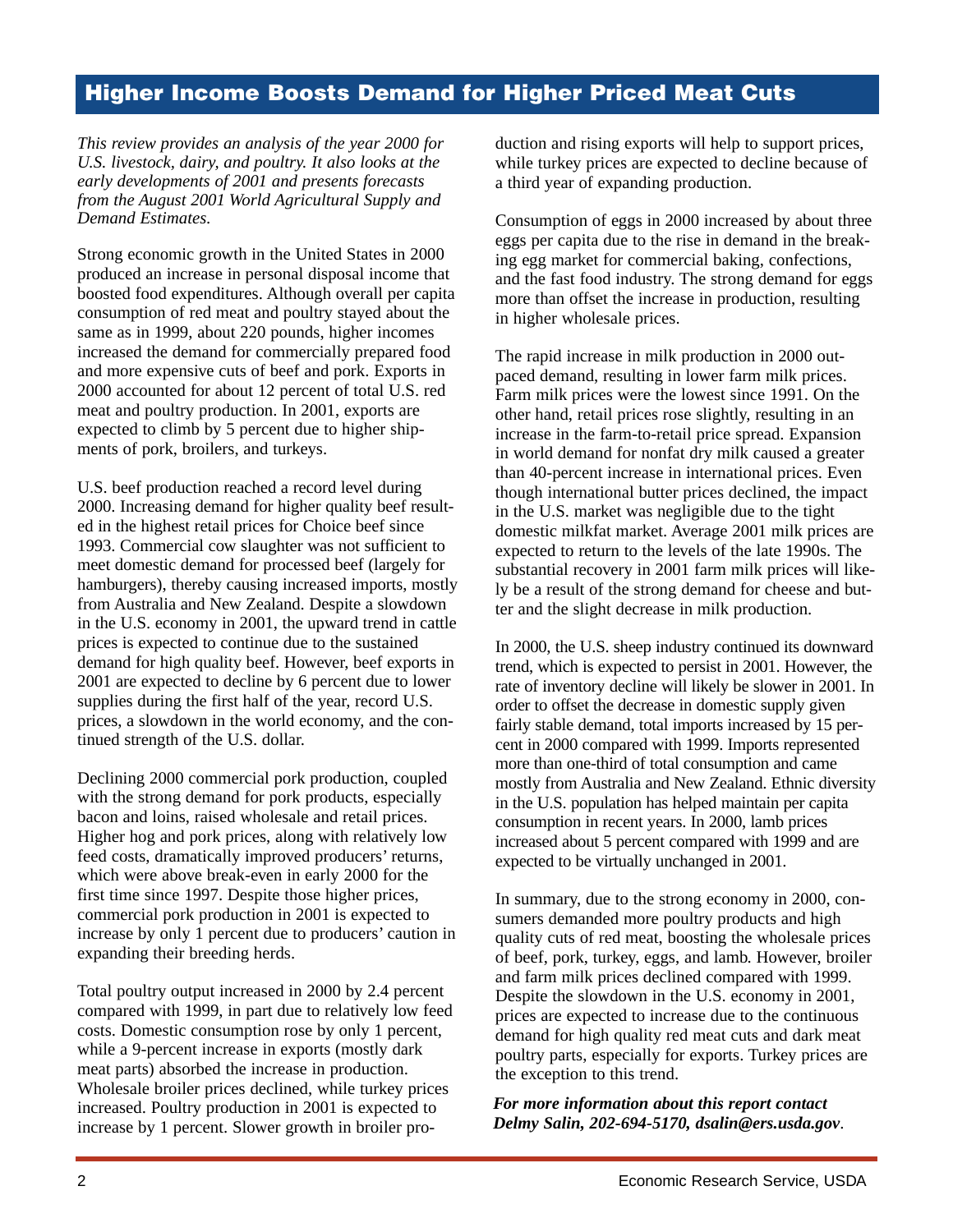### **Record Production and Higher Retail Prices In 2000; 2001 Production Slides Slightly**

Even though the cattle inventory continues the decline that began in 1996, beef production in 2000 totaled a record 26.8 billion pounds due to historically large heifer slaughter and record-high dressed weights. Dry conditions throughout much of the country, particularly in the Southeast, Great Plains, and Western grazing areas, coupled with attractive grain prices, forced more cattle, especially heifers, into feedlots. The large number of heifers placed on feed rather than being retained for herd expansion continued the contraction in the cattle inventory. Expansion of the drought conditions during the spring and summer of 2001 in the Pacific Northwest and Southern Great Plains resulted in a large placement of cattle into feedlots. In the first-half of 2001, beef production declined by 5 percent from a year earlier due to the unusually harsh winter and early spring. Due to extreme weather conditions, increased heifer placements are expected to slow the total 2001 decline in beef production to about 3 percent (fig. 1).

Fed cattle prices remained strong during 2000, averaging \$69.65 per hundredweight (cwt), up about 6 percent from a year earlier. Similarly, feeder cattle prices increased about 13 percent compared with 1999, aver-

#### Figure 1





2001 forecast from August World Agricultural Supply and Demand Estimates, USDA.

aging \$86.17 per cwt. Likewise, beef cow prices increased to \$41.71 per cwt. The strength of cattle prices in 2000 was a combination of feeder cattle supplies tightening cyclically, the strong economy, weather conditions, and continued high consumer confidence. Demand for high quality beef in the domestic market increased, especially by hotels and restaurants. In addition, growing meat export markets, fueled by stronger economies globally in 2000, contributed to price increases. Despite a cooling of the U.S. economy in 2001, the sustained demand for high quality beef and limited supply continue to push cattle prices higher in the first half of 2001. Fed cattle prices may remain strong in 2001, but will likely decline from first-half peaks. Feeder cattle prices, already relatively high, are expected to rise slightly.

Composite retail prices for Choice beef averaged \$3.07 a pound in 2000, up 18 cents from a year earlier, the strongest prices since 1993. Per capita beef consumption has shown an upward trend since the late 1990s (fig. 2). The strong demand, especially for higher quality beef in the hotel-restaurant-export markets and retail outlets, combined with only modest production increases, resulted in record retail prices. Average Choice retail beef prices in 2001 are expected to continue a record-setting pace due to lower than anticipat-

#### Figure 2 **Beef prices continued to rise in 2000 as consumption slipped**



Annual average retail price. 2001 forecast from August World Agricultural Supply and Demand Estimates, USDA.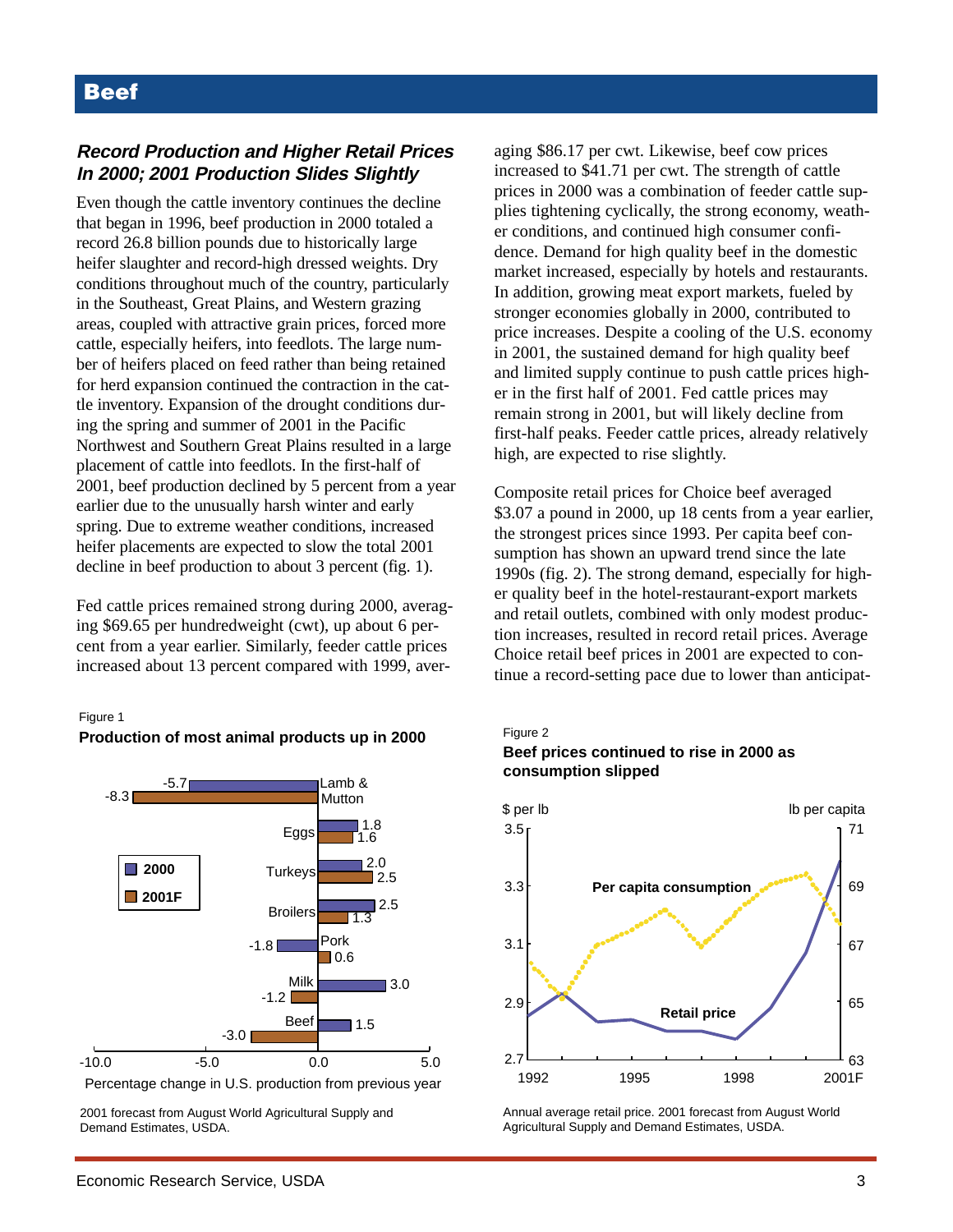ed beef supplies, especially in high quality beef early in the year. The lower supplies have been caused by extreme weather conditions since late 2000. Retail beef prices reached a peak of \$3.45 a pound during the second quarter of 2001 due to tight supplies and are expected to decline during the second half of the year as the supply increases.

The rise in retail prices widened the farm-to-retail price spread to \$1.57 per pound, an increase of nearly 11 cents per pound compared with 1999. Even though the net farm value rose by 8 cents, the farmers' share of the retail price of a pound of Choice beef declined slightly. The 2000 retail beef and veal price index (measured by the Bureau of Labor Statistics) increased by 6.4 percent. The Economic Research Service has estimated that changes in the farm value are fully reflected in the retail prices after about 4 months. See our website for more information on meat price spreads (*[http://www.ers.usda.gov/briefing/foodprice](http://www.ers.usda.gov/briefing/foodpricespreads/meatpricespreads/)[spreads/meatpricespreads/](http://www.ers.usda.gov/briefing/foodpricespreads/meatpricespreads/)*).

U.S. beef exports were supported by strong economic growth in major export markets during 2000. The United States and Canada are the primary sources of high quality beef in world markets. Exports accounted for about 9 percent of total U.S. beef production (fig. 3). Japan and Mexico were the major U.S. beef trading partners, accounting for two-thirds of our total beef exports. Total exports grew by 4 percent in 2000, to 2.5 billion pounds compared with 1999, led by strong increases in exports to South Korea and Mexico. However, exports in 2001 are expected to decline by 6 percent due to lower supplies during the first-half of the year, record U.S. prices, a slowdown in the world economy, as well as the continued strength shown by the U.S. dollar.

Mexico, a long-standing major purchaser of U.S. beef, is anticipated to remain a robust market because it cannot satisfy its consumption from domestic supplies. Weather, topography, and limited feed grain supplies have influenced the structure of Mexico's cattle industry, which limits its domestic capacity. Moreover, live cattle exports to Mexico have declined in recent years due to drought and poor financial conditions that have discouraged Mexican farmers from replenishing their depleted herds. As a result, Mexico may have to rely more on imports to meet its growing demand for beef. Mexican exports of feeder cattle to the United States for feeding is due largely to lack of grains, dependency on seasonal forage supplies, and relatively high prices for feeder cattle in the United States. A current analysis of

#### Figure 3

**Broiler exports accounted for 18 percent of total production in 2000**



2001 forecast from August World Agricultural Supply and Demand Estimates, USDA.

the cattle and beef market, with a special emphasis on the integration of the U.S.-Mexico cattle industry, can be found in an article by Leuck and Link (U.S.-Mexico Cattle Industries Becoming More Integrated, *Livestock, Dairy, and Poultry Situation and Outlook*, LDP-M-73, July 26, 2000, *[http://www.ers.usda.gov/publications/](http://www.ers.usda.gov/publications/so/view.asp?f=livestock/ldp-mbb/) [so/view.asp?f=livestock/ldp-mbb/](http://www.ers.usda.gov/publications/so/view.asp?f=livestock/ldp-mbb/)*).

Strong economic growth in the United States resulted in a strong demand for processed beef in 2000, and demand is expected to remain at about the same level in 2001. High processed-meat demand, combined with declining U.S. cow slaughter, encouraged a 5-percent increase in beef imports over 1999. Australia, Canada, and New Zealand accounted for about 85 percent of the 3 billion pounds of total U.S. beef imports. As U.S. supplies of processing meat dropped, imports from Australia and New Zealand (major exporters of grassfed manufacturing-grade beef) increased by 18 and 14 percent, respectively. The favorable exchange rate for shipments to the United States, as well as the relatively lower cost to raise grass-fed cattle in Australia and New Zealand, made imports of processed beef from these countries attractive.

*For more information on the domestic beef sector contact Ronald Gustafson, 202-694-5174, ronladg@ers.usda.gov; for the international beef sector contact Dale Leuck, 202-694-5186, djleuck@ers.usda.gov.*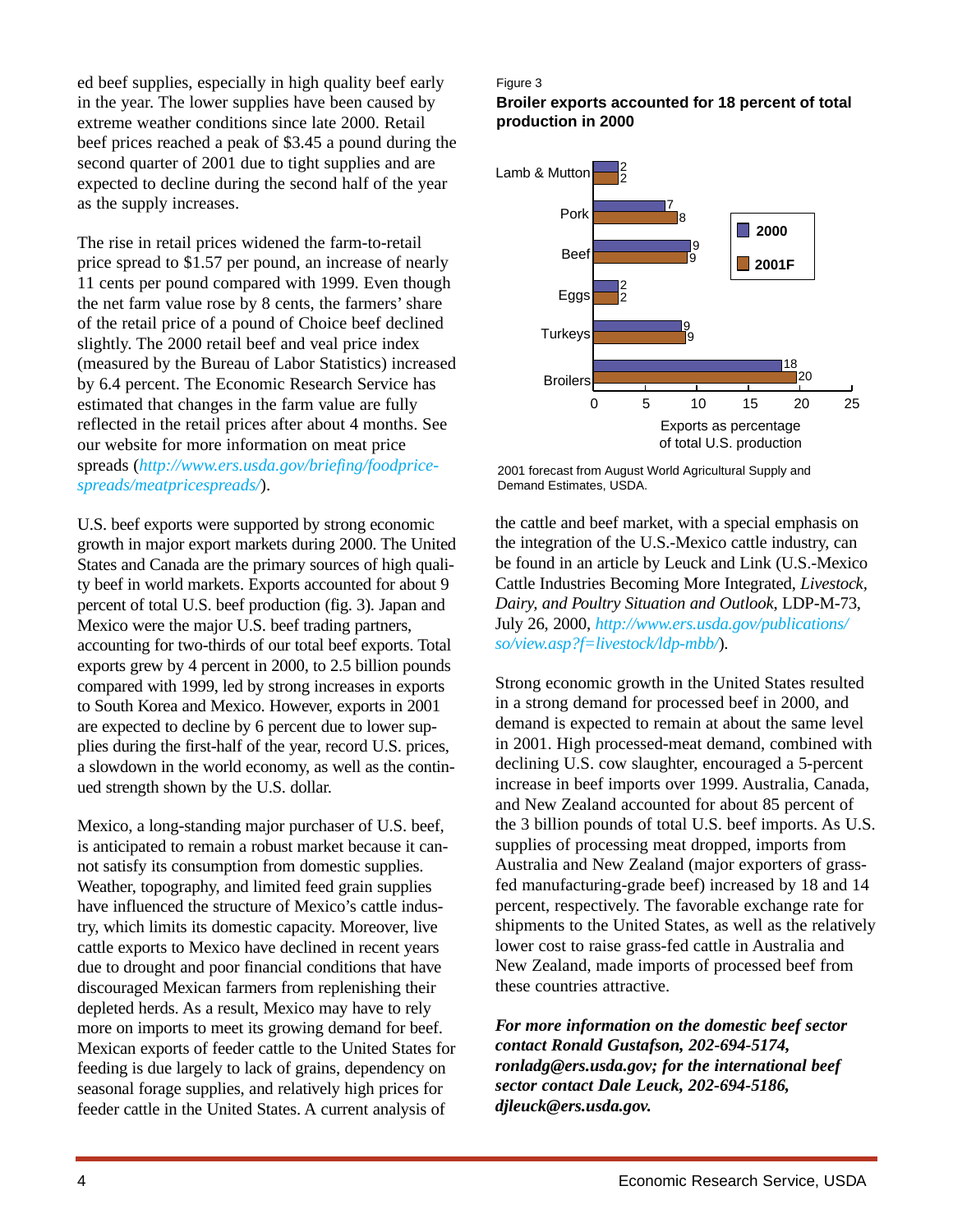### **Declines in Production and Strong Demand Led To increased Imports and Prices in 2000; 2001 Exports Increase While Imports Slide**

Commercial pork production in 2000 totaled almost 19 billion pounds, a decline of nearly 2 percent compared with 1999 (fig. 2). Due to poor returns in late 1998 and early 1999, producers reduced the number of hogs kept for breeding. The herd reduction resulted in a decline in the number of sows farrowing and a lower pig crop, leading to a 3-percent decline in 2000 hog slaughter. However, the reduction in slaughter was partially offset by heavier dressed weights. As returns improved, producers began to slowly rebuild their herds. The recovery was slow due to the large amount of capital required to build new farrowing facilities and the costs incurred in coping with environmental regulations. Commercial pork production in 2001 is expected to increase slightly due to continued weight gains.

Hog prices were up 31 percent over the previous year to \$44.70 per hundredweight (cwt) in 2000 (fig. 4). This hike in 2000 prices reflects the decline in production from record levels in 1999. The substitution of pork, especially loins, for high price beef and the

#### Figure 4 **Hog prices recover in 2000**



2001 forecast from August World Agricultural Supply and Demand Estimates, USDA.

strong demand for bacon, contributed to these higher prices. The farm-to-retail price spread narrowed slightly, as net farm value of pork rose by 19 cents and retail prices increased by only 17 cents. The 2000 retail pork price index (measured by the Bureau of Labor Statistics) increased by 7.3 percent. The farmers' share of the value of a pound of pork in a retail case rose from 25 percent in 1999 to 31 percent in 2000. As retail prices rose, per capita consumption of pork declined by 1.4 pounds compared with 1999 and equaled the 1998 level. Higher hog and pork prices, along with relatively low feed prices, drastically improved producers' returns, which were above breakeven in early 2000 for the first time since late 1997. Hog prices in 2001 are expected to continue increasing, but at a slower rate compared with 2000, averaging in the mid-40s per cwt.

U. S. pork exports in 2000 increased by 2 percent over 1999, to 1.3 billion pounds, representing about 7 percent of total U.S. pork production (fig. 3). Japan, Mexico, and Canada were the major destinations for U.S. pork, accounting for 80 percent of total U.S. exports. These three countries will likely be major purchasers again in 2001. Pork exports to Mexico increased by 81 percent in 2000 compared with 1999 due to the strong economic growth in Mexico. During the same period, pork exports to Russia declined by about 78 percent. The absence of U.S. food aid to Russia, combined with aggressive European Union (EU) export subsidies, accounted for the very low Russian pork purchases. U.S. exports to Japan are expected to rise in 2001 despite the triggering of the import safeguard effective August 1, 2001, through March 2002, which will increase the minimum import price in Japan by almost 25 percent. Total U.S. pork exports are expected to increase by 18 percent in 2001.

Expanded imports from Canada brought U.S. pork imports up to 967 million pounds, an increase of about 17 percent in 2000. Three-quarters of U.S. pork imports came from Canada, as did 4.3 million hogs. Reasons for these increases include the depreciation of the Canadian dollar relative to the U.S. dollar, making it more attractive for the United States to import from Canada, and the lack of slaughter and finishing capacity of Canadian pork processors. U.S. pork imports in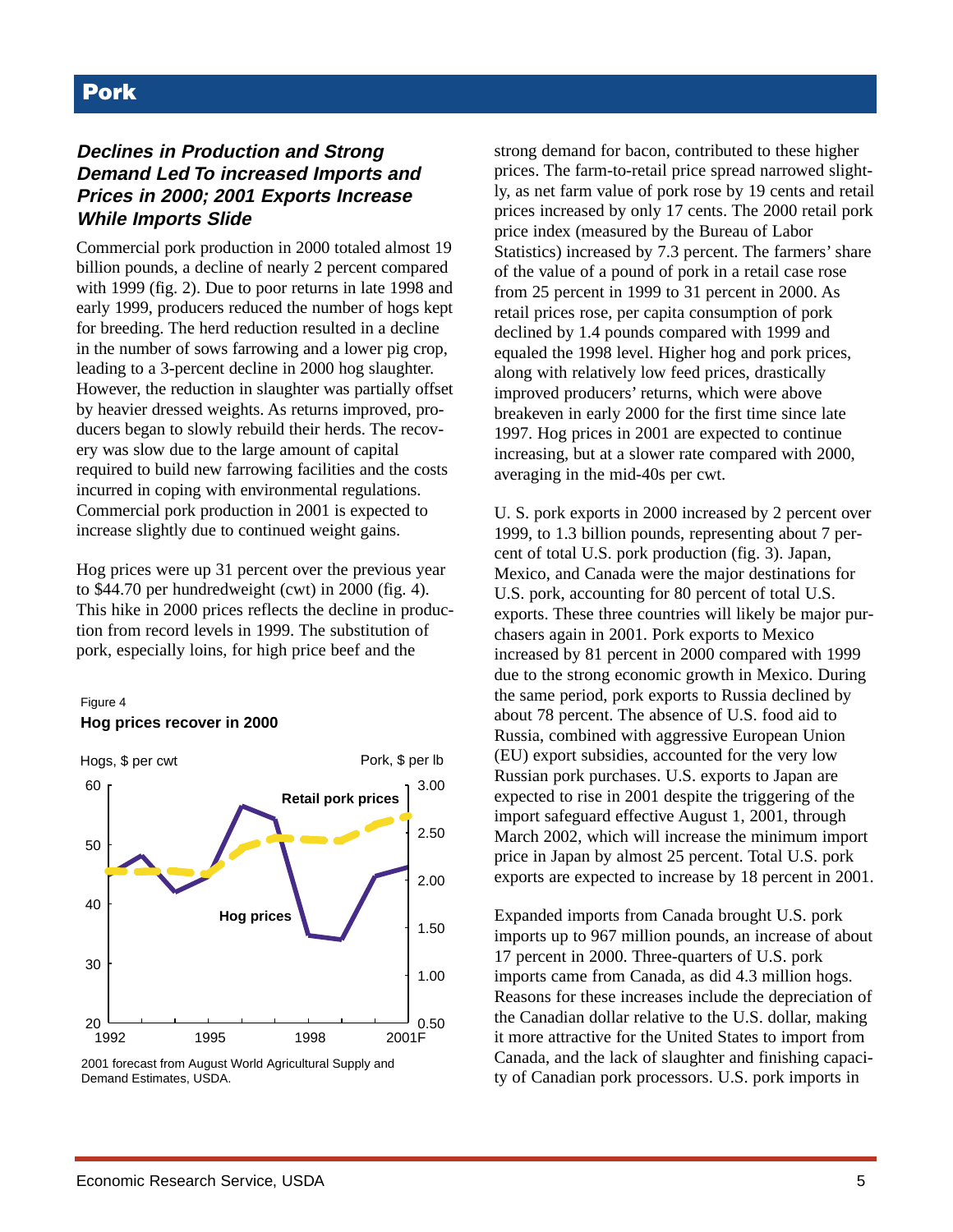2001 are expected to decline by 5 percent. The 10 week ban on pork imports from the EU due to the foot-and-mouth disease (FMD) outbreak in the first half of the year reduced the in-flow of baby-back ribs and hams from the EU, mainly from Denmark.

*For more information on the domestic pork sector contact Leland Southard, 202-694-5187, southard@ers.usda.gov; for the international pork sector contact Mildred Haley, 202-694-5176, mhaley@ers.usda.gov.*

# **Pork and Poultry : Vertically Coordinated Industries**

The U.S. pork and poultry industries have experienced parallel structural changes in the last 30 years. They both successfully adapted to changes, have grown, and produce a high-quality product priced to attract consumers. These changes have accompanied major consolidation in the industries.

The broiler industry has been the leader in making adaptations, integrating technology to deliver the product demanded at an attractive price to consumers. Adopting new technologies, improving risk management, and stabilizing the orderly movement of birds into processing plants have resulted in lower production costs, increased production, and lower retail prices. Through production contracting and vertical integration of the feed, hatchery, and processing stages, firms could maintain large volumes yet still control the flow of broilers at each stage, thereby enabling them to capture economies of scale. By the mid-1990s contracting accounted for 88 percent of total broiler production. Along with these changes in vertical integration and adoption of new technologies, there has been a shift to larger production facilities. An in-depth analysis of the consolidation in the poultry industry can be found in the following three reports:

- Vertical Coordination in the Pork and Broiler Industries: Implications for Pork and Chicken Products, (*[http://www.ers.usda.gov/publications/](http://www.ers.usda.gov/publications/Aer777/index.htm) [Aer777/index.htm](http://www.ers.usda.gov/publications/Aer777/index.htm))*
- Structural Change in U.S. Chicken and Turkey Slaughter, (*[http://www.ers.usda.gov/publications/](http://www.ers.usda.gov/publications/aer787/) [aer787/\)](http://www.ers.usda.gov/publications/aer787/)*

*•* Broiler Farms' Organization, Management, and Performance, (*[http://www.ers.usda.gov/publica](http://www.ers.usda.gov/publications/aib748/)[tions/aib748/](http://www.ers.usda.gov/publications/aib748/)*)

Similar to the poultry industry's advances in vertical integration and market adaptations, technological conditions have recently changed in the pork industry. Improvements in genetics, nutrition, housing and handling equipment, veterinary medicine, and management have led to overall improvements in animal health. In addition, the industry has shifted to less reliance upon spot markets and greater utilization of contractual relationships. In 1999, packers obtained 59 percent of their hogs through contracts or integrated operations compared with only 2 percent 30 years ago. Furthermore, feed that was previously produced by small onfarm feed mills is now replaced by feed produced at large centralized mills and hauled to farms. These structural changes may be expected to increase pork supplies and generate higher quality cuts, while maintaining attractive prices to consumers.

As in the case of the broiler industry, the pork slaughter industry has experienced consolidation. Small, less efficient plants have disappeared. Larger plants replace smaller ones because their costs of slaughter and fabrication are lower and produce nearconstant returns to scale. From the 1970s to 1990s, the growing cost advantages resulted in a shift to larger hog slaughter and production plants (Scale Economies and Consolidation in Hog Slaughter, James M. MacDonald and Michael E. Ollinger, *Amer. J. Agr. Econ*. 82 (May 2000) pp. 334-346.)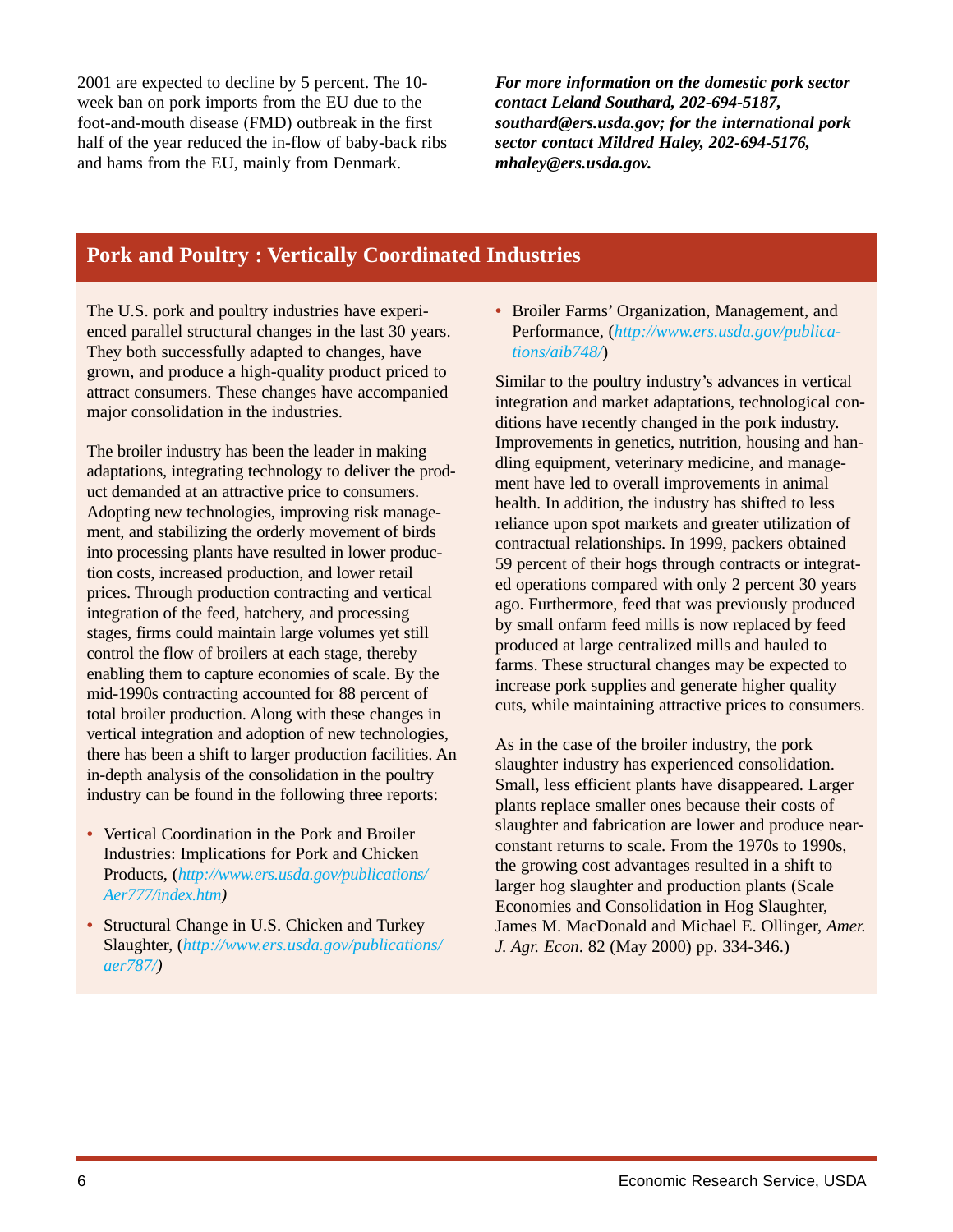### **Higher Production and Exports**

Poultry (broiler, turkey, and other chicken) output remained strong in 2000, expanding by 2.4 percent compared with 1999, to a volume of 36 billion pounds. Domestic consumption rose by only 1 percent, while a 9-percent increase in exports (mostly dark meat parts) absorbed the increase in production. The 2000 retail poultry price index (measured by the Bureau of Labor Statistics) increased by 1.2 percent. Poultry production is expected to rise by 1 percent in 2001 due to continued low feed costs and increased export sales.

### **Broilers: Exports Continue To Rise**

During 2000, broiler production rose by 2.5 percent compared with the previous year, to 30.5 billion pounds (fig. 1). The increased production was absorbed by higher exports. Since exports are primarily dark meat, large amounts of higher priced breast meat were available for domestic consumption. Discounts at the wholesale level to market the increased quantity of breast meat pressured wholesale prices for breast meat per capita and lowered wholesale prices for whole birds as well. The decline in wholesale prices was not fully reflected in lower net returns to producers because it was partially offset by sustained low feed costs. Wholesale whole broiler prices declined by 3.3 percent in 2000, to 56.20 cents per pound, while the composite retail prices for chicken rose slightly, widening the wholesale-to-retail price spread (fig. 5). In 2001, broiler production is expected to expand more slowly as producers continue to respond to the low wholesale prices in 2000. However, wholesale broiler prices are expected to be 5 percent higher in 2001, as per capita supplies will likely be slightly lower than they were in 2000. Exports of 5.5 billion pounds accounted for almost one-fifth of U.S. broiler production in 2000 (fig. 3) and are expected to continue increasing their share of production in 2001.

Russia and Hong Kong accounted for almost half of U.S. broiler exports. Exports to Latvia and Estonia declined by 55 percent, but this was offset by large increases to Russia, Hong Kong, and Singapore. The large increase in exports to Russia and the decline to Latvia and Estonia occurred because Russia restricted transshipments through the Baltic States, diverting poultry shipments directly to Russian ports. Also,

**Exports of Poultry and Pork to Russia Are Potentially Favorable**

Exports of U.S. poultry and pork to Russia have grown dramatically since economic reform in that country began in 1992. As detailed in an article by S. Osborne, (Prospects for U.S. Poultry and Pork Exports, *Livestock, Dairy, and Poultry Situation and Outlook*, LPD-M-80, Feb. 28, 2001, *[http://www.ers.](http://www.ers.usda.gov/publications/so/view.asp?f=livestock/ldp-mbb/) [usda.gov/publications/so/view.asp?f=livestock/ldp](http://www.ers.usda.gov/publications/so/view.asp?f=livestock/ldp-mbb/)[mbb/\)](http://www.ers.usda.gov/publications/so/view.asp?f=livestock/ldp-mbb/)* future exports to Russia will depend upon the ruble exchange rate, consumer incomes, oil prices, and competitors' trade policies. The outlook for these four factors is generally positive, pointing to favorable conditions for U.S. poultry exports to Russia. In addition, the outlook for U.S. pork exports to Russia is more favorable than it has been in the past because of suspension of export subsidies on pork by the EU, the major exporter of pork to Russia. Accordingly, future U.S. pork exports to Russia should show modest gains.

#### Figure 5

**Wholesale turkey prices up, while broiler prices down in 2000**



2001 forecast from August World Agricultural Supply and Demand Estimates, USDA.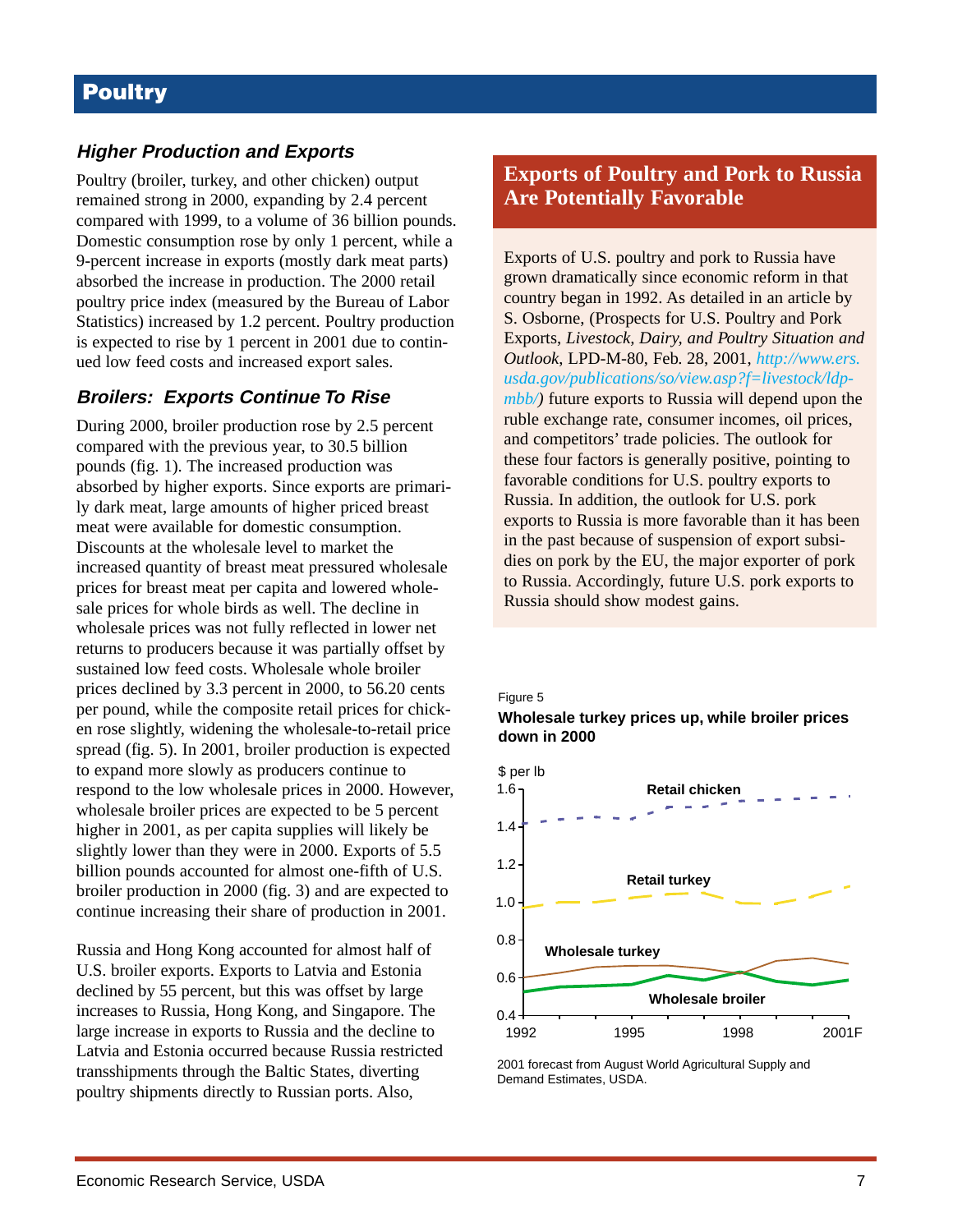exports to Mexico and Canada increased by 22 and 16 percent, respectively, due to a combination of favorable prices and strong economic growth in both countries.

### **Turkey: Production Increases and Exports Rise, While Prices Decline in 2001**

Turkey production in 2000 totaled 5.4 billion pounds, about 2 percent higher than the previous year (fig. 1). Wholesale turkey prices continued to rise as domestic per capita supplies were reduced by increased exports and lower carryover stocks. Wholesale prices averaged 70.5 cents per pound, up 2 percent compared with 1999, while retail prices increased almost 4 percent (fig. 5). While both prices went up, the wholesale-toretail price spread widened to 26 cents per pound. The price increases, due largely to a 21-percent growth in exports, are expected to spur an increase in turkey production of 2 percent in 2001. Wholesale turkey prices are forecast to fall 4 percent in 2001.

U.S. turkey exports in 2000 were 458 million pounds and accounted for 9 percent of total production (fig. 3). Turkey exports to Mexico grew 14 percent over the previous year and equaled half of U.S. turkey exports. Shipments increased due to the growth in the Mexican economy. Mexico imports mostly ground turkey and Mechanically De-boned Meat (MDM) turkey that is used mainly in sausage production. Shipments of turkey to Russia, our second largest export market, nearly tripled compared with 1999, accounting for almost 12 percent of U.S. turkey exports. Exports to Hong Kong in 2000 were 43 million pounds, up 28 percent and were 9 percent of U.S. turkey exports. It is expected that 2001 turkey exports will grow by 7 percent, with additional exports to Mexico accounting for most of this increase.

### **Eggs: Demand Increased in 2000**

U.S. egg production, table and hatching, totaled 7 billion dozen in 2000, almost 2 percent higher than the previous year, with similar levels of growth expected in 2001 (fig. 1). Table eggs accounted for 85 percent of total production. Wholesale table egg prices averaged 68.9 cents per dozen, up 5 percent over 1999, while retail egg prices decreased by the same percentage, narrowing the wholesale-to-retail price spread

(fig. 6). Wholesale prices were below a year earlier for most of 2000, but increased substantially in the fourth quarter when per capita supplies were below the previous year. Eggs were used by retailers as "loss leaders" during the fourth quarter holidays, keeping retail prices low even as wholesale prices rose. Per capita egg consumption rose slightly to 258.3, due to increased demand in the breaking egg market for commercial baking, confections, and the fast food industry. Wholesale table egg prices are expected to rise by 2 percent in 2001.

U.S. egg exports in 2000 were 172 million dozen and accounted for 2 percent of production (fig. 3). Table eggs accounted for just over half of total U.S. egg exports. Japan, Canada, Mexico, and Hong Kong were the largest export markets, receiving nearly three-quarters of U.S. egg exports. The gain in exports to Hong Kong, Japan, and the EU offset the 14-percent decline in exports to Canada. Strong competition from China in the Hong Kong market is expected to limit export growth for U.S. eggs in 2001.

#### Figure 6

#### **Wholesale table egg prices continue recovery of last couple years**



<sup>2001</sup> forecast from August World Agricultural Supply and Demand Estimates, USDA.

*For more information on the poultry industry contact David Harvey, 202-694-5177, djharvey@ers.usda.gov.*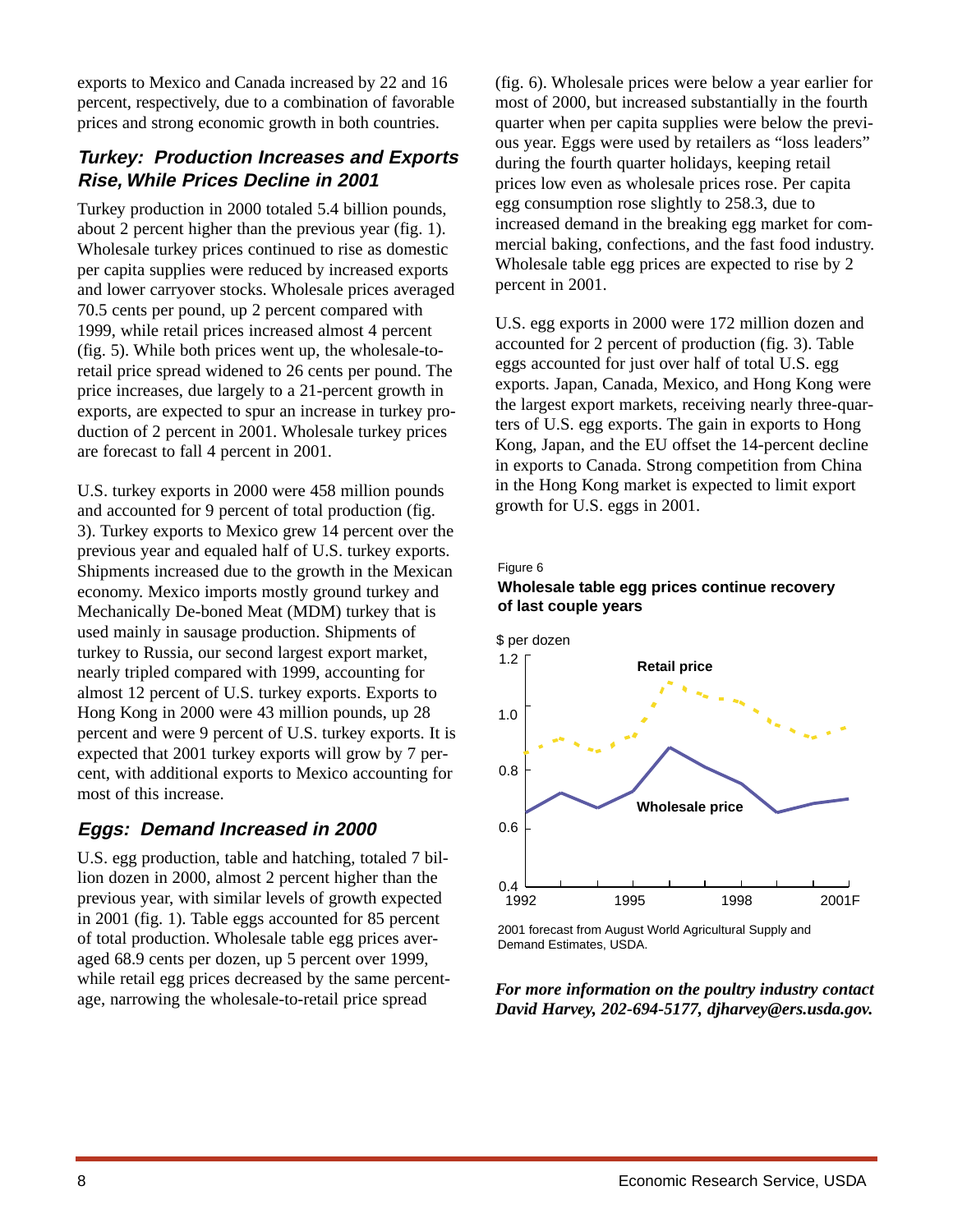# **Dairy**

### **Increased Production, Higher Retail Prices, Yet Lower Prices Paid to Farmers In 2000; Milk Farm Prices Show Recovery In 2001**

Milk production rose to 167.7 billion pounds in 2000 (fig. 7), up by 3 percent compared with 1999 (fig. 1). While the number of milk cows rose slightly, milk per cow grew by 2.3 percent, to 18,532 pounds. The milkper-cow gain was boosted by higher forage quality and heavier concentrate feeding in the dairy industry. Milk production is projected to slip slightly in 2001. Major factors in this decline are the relatively low returns during 2000, as well as weather and forage quality problems that occurred during winter 2001. Milk per cow is projected to recover by late 2001. In addition, milk cow numbers are expected to decline because of the continued exit of dairy farmers and slower expansion of financially stronger operations.

Strong demand for cheese and butter and the decline in milk production are expected to return 2001 farm milk prices to the levels of the late 1990s (fig. 8). Farm milk prices for 2000 averaged \$12.34 per hundredweight, down 14 percent from a year earlier and the lowest since 1991. The 2000 retail price index for all dairy products (measured by the Bureau of Labor Statistics) increased by less than 1 percent following more substantial rises the two previous years. Compared with 1999, the 2000 farm-to-retail price



**Milk production surged in 2000**

Figure 7

2001 forecast from August World Agricultural Supply and Demand Estimates, USDA.

spread rose substantially due to the decline in farm prices at the same time that retail prices remained relatively steady.

Commercial use in 2000 expanded by about 3 percent on a milkfat basis and 2 percent on a skim-solids basis. While demand for butter, cheese, and fluid cream grew, demand for fluid milk and perishable, manufactured dairy products declined slightly. Moreover, the use of skim solids as an ingredient in processed food has continually declined since the late nineties. This decline is due to reduced demand for nonfat foods and increased use of imported milk protein concentrates. Government removals of nonfat dry milk under the milk price support program (*<http://www.ers.usda.gov/publications/AIB761/>*) increased by 28 percent compared with 1999, as Dairy Export Incentive Program (DEIP) exports fell by more than half and price support purchases more than doubled (*<http://www.fas.usda.gov/excredits/deip.html>*). While net removals on a milk equivalent, milkfat basis, totaled less than 1 billion pounds, removals on a skim-solids basis totaled about 9 billion pounds. With the domestic milkfat markets tight during most of 2000, butter was not available for export through the DEIP.

International market supplies of nonfat dry milk could not keep pace with rising world demand in 2000, which increased international prices by 42 percent

### Figure 8 **Farm milk prices bounce back in 2001**



2001 forecast from August World Agricultural Supply and Demand Estimates, USDA.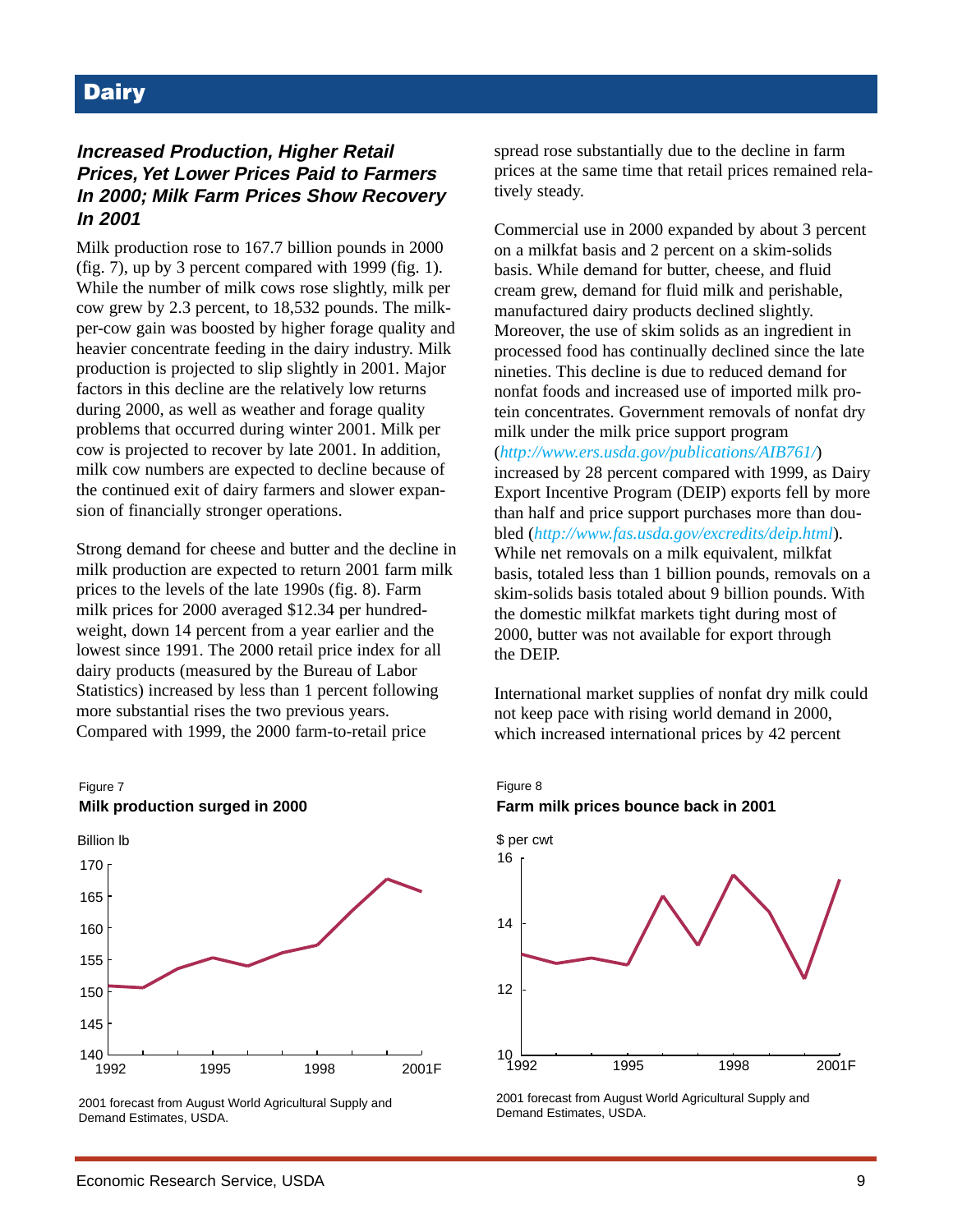over 1999. Strong nonfat dry milk prices were supported by improved Asian demand, coupled with smaller than expected export supplies from Oceania. On the other hand, the international butter market was depressed during much of 2000, with prices declining by 9 percent compared with the previous year.

This was mostly due to a decrease in Russian butter imports.

*For more information on the dairy industry contact James Miller, 202-694-5184, jjmiller@ers.usda.gov.*

# **International Dairy Markets and the World Trade Organization**

International dairy trade, accounting for about 5 percent of world milk production, is confined mostly to manufactured products such as butter, cheese, dry milk powders, and whey. Despite the elimination of many of the non-tariff barriers affecting international dairy trade negotiated during the Uruguay Round of the General Agreement on Tariffs and Trade (GATT), standardization of tariff-rate quotas (TRQ), export subsidies, and import access still remain as issues to

be addressed under the World Trade Organization (WTO). For more information see the analysis of the international dairy markets and the WTO by Blayney and Miller (International Dairy Markets and the WTO, *Livestock, Dairy, and Poultry Situation and Outlook*, LDP-M-74, August 29, 2000, *[http://www.](http://www.ers.usda.gov/publications/so/view.asp?f=livestock/ldp-mbb/) [ers.usda.gov/publications/so/view.asp?f=livestock/ldp](http://www.ers.usda.gov/publications/so/view.asp?f=livestock/ldp-mbb/) [-mbb/](http://www.ers.usda.gov/publications/so/view.asp?f=livestock/ldp-mbb/)*).